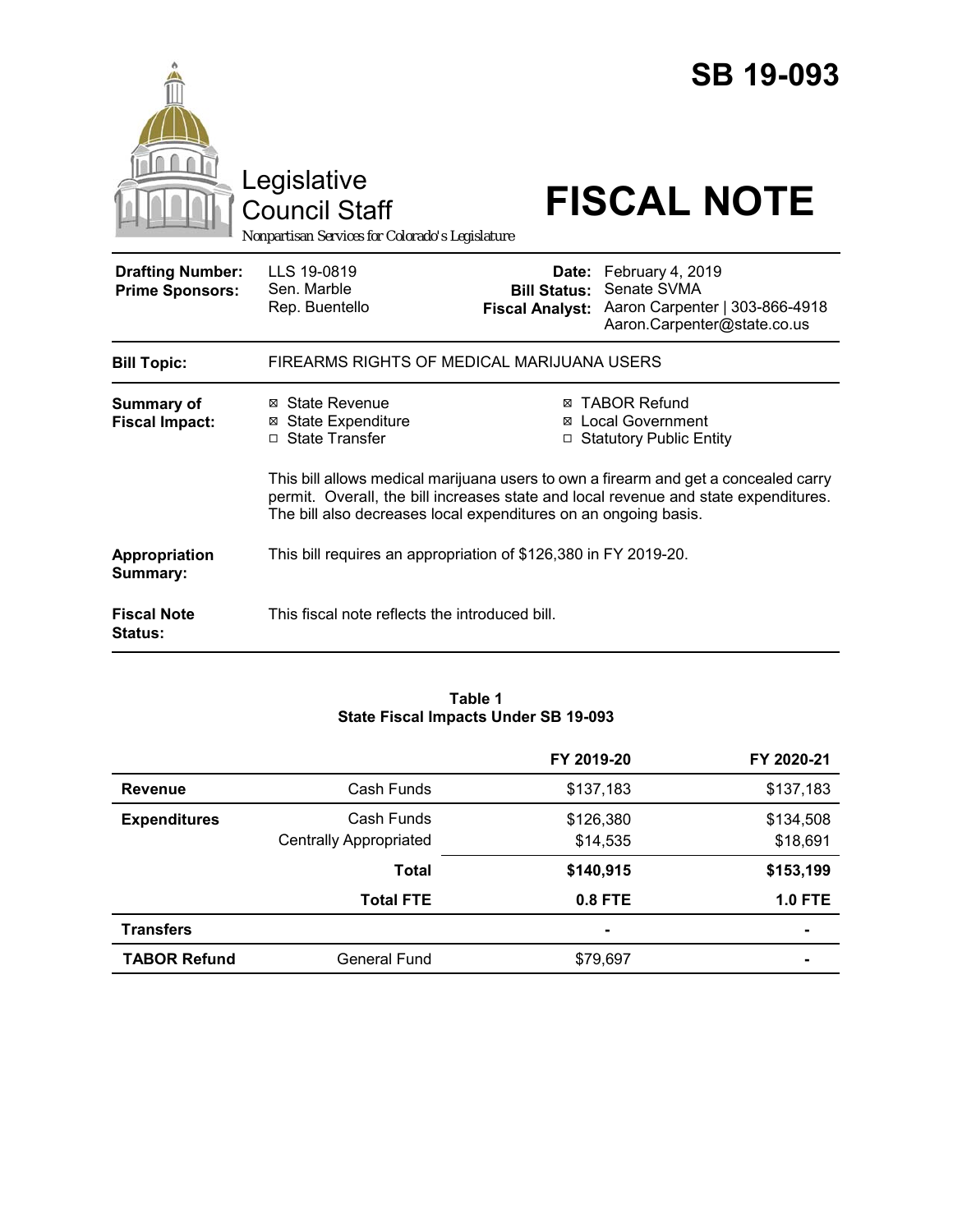## **Summary of Legislation**

This bill allows medical marijuana patients to possess weapons and to get a concealed carry permit, as described below.

**Possession of a weapon by previous offender.** Under current law, an individual commits anywhere between a class 6 felony to a class 4 felony, depending on the circumstances of the crime, if he or she is in possession of a weapon and has been convicted of a felony or conspiracy to commit a felony under Colorado law, another state's law, or federal law. This bill clarifies a person is not prohibited from carrying a weapon if the person was convicted under federal law for possession or use of medical marijuana that would be legal under the Colorado Constitution.

**Concealed carry permits.** Under current law, a sheriff cannot issue a concealed carry permit if the applicant is not allowed to carry a gun under Colorado or federal law or if the person is an unlawful user of a controlled substance under federal law. The bill clarifies that the person is not considered to be ineligible under federal law to possess a firearm or considered to be an unlawful user of a controlled substance because of the possession or use of medical marijuana allowed under the Colorado Constitution.

**Confidentiality in background checks.** Finally, the bill clarifies that the Colorado Department of Public Health and Environment (CDPHE) cannot provide any confidential information from the medical marijuana registry to law enforcement agency for the purpose of a background check on the transfer of firearms.

# **Comparable Crime Analysis**

Legislative Council Staff is required to include certain information in the fiscal note for any bill that creates a new crime, changes the classification of an existing crime, or changes an element of an existing crime. The following sections outline data on crimes that are comparable to the offense in this bill and discuss assumptions on future rates of criminal convictions under the bill.

**Prior conviction data.** This bill allows a medical marijuana user to possess a firearm, which, under current law, would be a class 6 felony to a class 4 felony depending on the circumstances of the crime. From the last three fiscal years, 1,582 individuals have been convicted and sentenced for this existing offense. Of the persons convicted, 1,506 were male, and 76 were female. Demographically, 1,053 were White, 382 were African American, 120 were Hispanic, 11 were Asian, 5 were American Indian, 9 were classified as "Other", and 2 did not have a race identified. Offenders convicted for possession of a weapon by a previous offender may be sentenced to the Department of Corrections or sentenced to county jail with an additional sentence to probation. In the last three fiscal years, there were 983 cases sentenced to DOC and 210 cases sentenced to jail. The remaining cases received alternative sentences outside the DOC or county jail. It is unknown how many of these convictions were the result of only being convicted or adjudicated for possessing or using medical marijuana under federal law.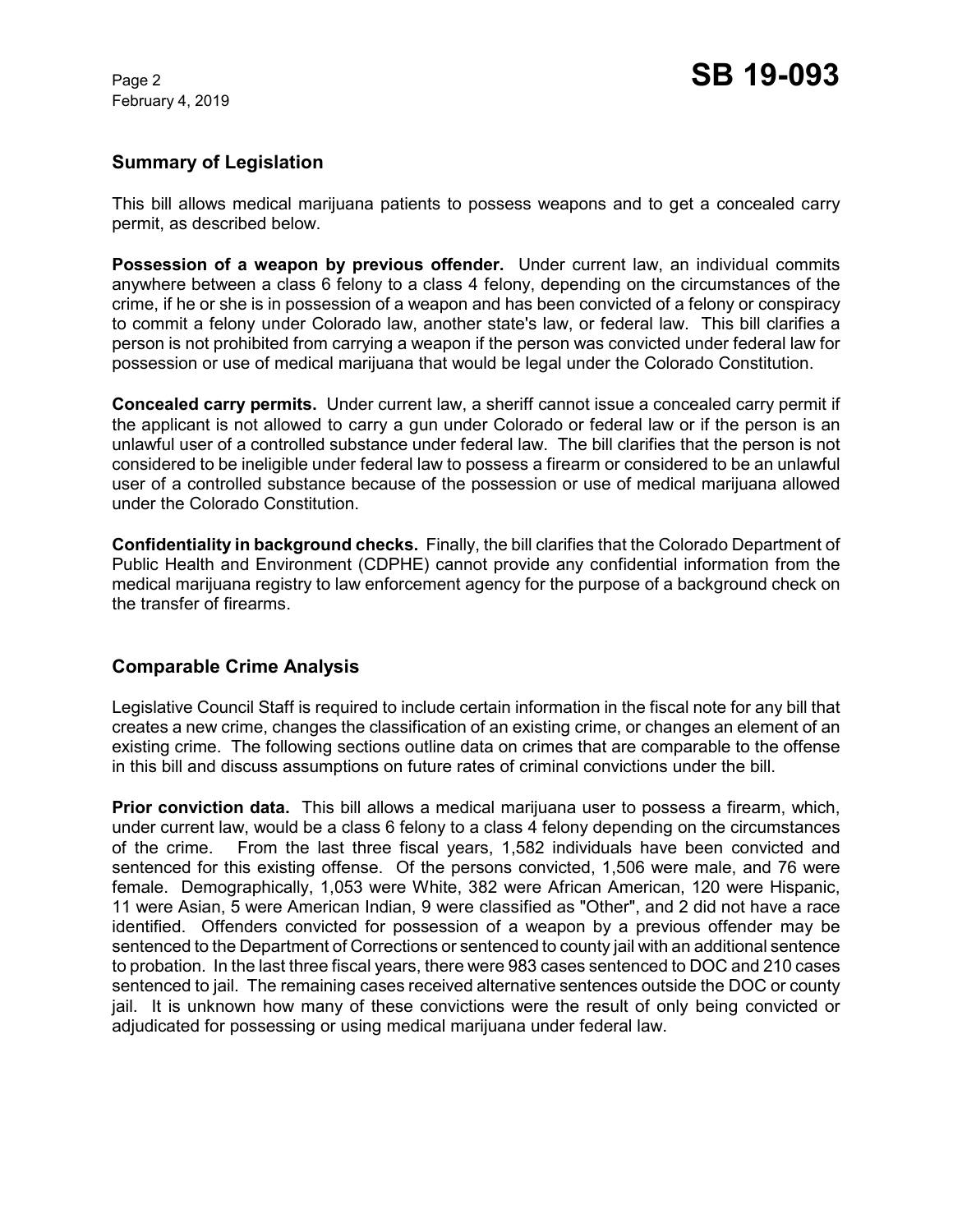# **Background and Assumptions**

**Background checks for transfer of guns.** Under current law, a transfer of a firearm requires a background check before the transfer is completed through a federally licensed gun dealer, unless certain exemptions are met. Currently, the CDPHE does not provide any background information from the medical marijuana registry to law enforcement agencies for the purposes of criminal history checks, and background checks. Therefore, the CDPHE are currently compliant with the bill's requirements.

**Assumptions:** The fiscal note makes the following assumptions:

*Possession of weapons by a previous offender.* This bill will minimally decrease the number of cases, convictions, and sentences to the DOC or county jail for possession of a weapon by a previous offender.

*Number of concealed carry permits.* Of the Colorado population over the age of 21, about 6 percent have a concealed carry permit. It is assumed that out of the 82,971 currently registered individuals over the age of 21 on the medical marijuana registry, 5,226, or 6 percent, will apply for a new concealed carry permit in the first few fiscal years. Out of that, half will apply in FY 2019-20 and half will apply in FY 2020-21.

## **State Revenue**

Starting in FY 2019-20, this bill will increase state General Fund and Cash Fund revenue as described bellow.

**Fingerprint-based background checks — DPS.** Starting in FY 2019-20, this bill increases state cash fund revenue from fingerprint-based criminal history background checks credited to the CBI Identification Unit Cash Fund in the Department of Public Safety (DPS) by \$137,183 per year. This assumes 2,613 checks will be conducted each year in FY 2019-20 and FY 2020-21. The current fee for background checks is \$52.50, which includes \$22.00 for a Federal Bureau of Investigation (FBI) fingerprint based check, which is passed on to that federal agency. The federal portion of this fee is excluded from the state TABOR limit.

**Fee impact on SB19-093.** Colorado law requires legislative service agency review of measures which create or increase any fee collected by a state agency. These are current fees set administratively by DPS based on cash fund balance, estimated program costs, and the estimated number of permits. subject to the fee. The table below identifies the fee impact of this bill.Table 2 below outlines the fee impact on the bill.

| <b>Fiscal Year</b> | <b>Type of Fee</b>                           | Current<br>Fee | <b>Number</b><br><b>Affected</b> | <b>Total Fee</b><br>Impact |
|--------------------|----------------------------------------------|----------------|----------------------------------|----------------------------|
| FY 2019-20         | Conceal Carry Permit- New Application        | \$52.50        | 2.613                            | \$137,183                  |
|                    |                                              |                | <b>FY 2019-20 Total</b>          | \$137,183                  |
| FY 2020-21         | <b>Conceal Carry Permit- New Application</b> | \$52.50        | 2.613                            | \$137,183                  |
|                    |                                              |                | <b>FY 2020-21 Total</b>          | \$137,183                  |

#### **Table 2 Fee Impact on SB19-093**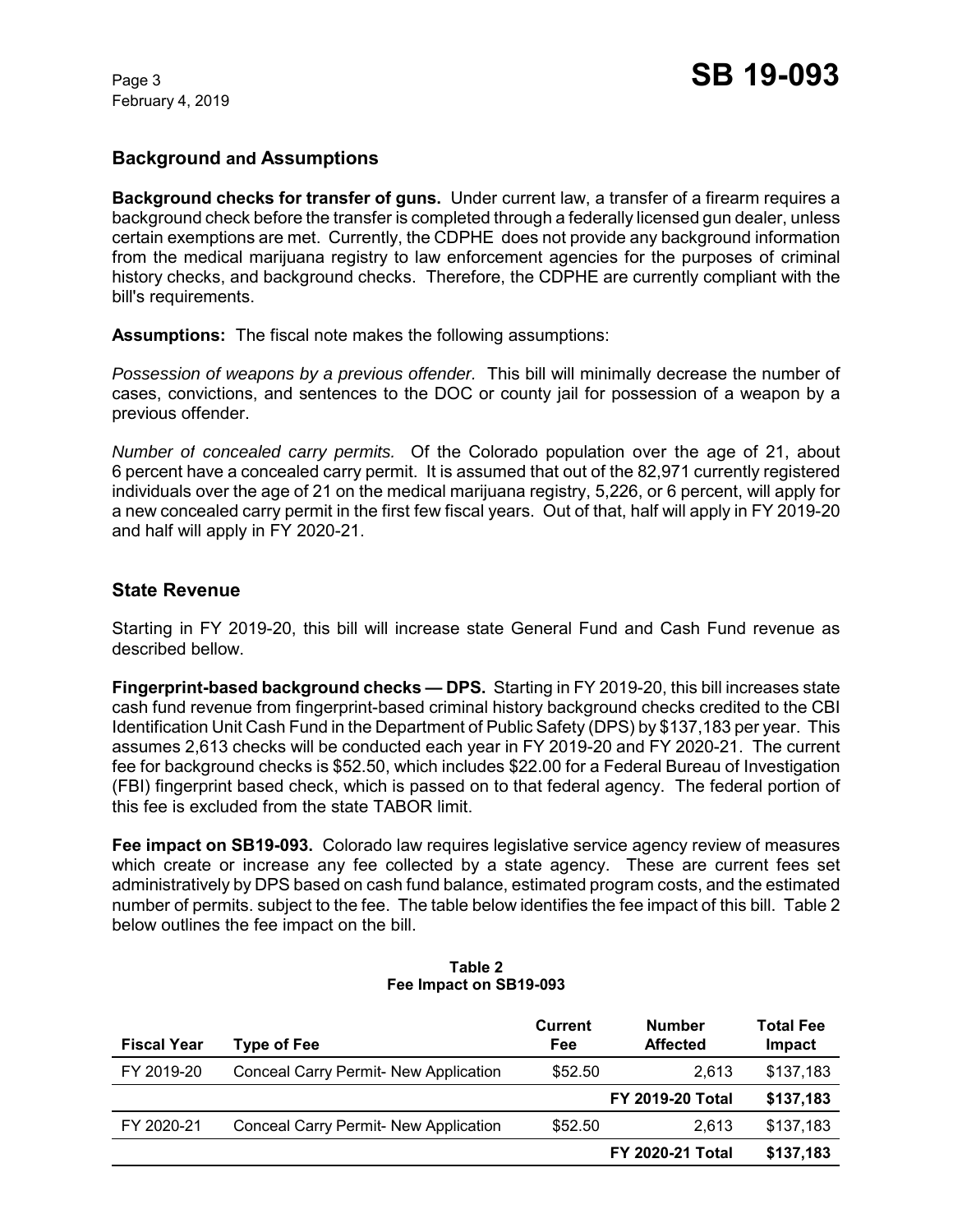**Criminal fines and court fees.** By modifying an existing felony offense, the bill may decrease state revenue from criminal fines and court fees by a minimal amount beginning in FY 2019-20, credited to the Fines Collection Cash Fund, various other cash funds in the Judicial Department, and the General Fund. Fine penalty for this offense may range from \$1,000 to \$500,000 depending on what felony level a person is convicted of. Additionally, court fees may be imposed on a case-by-case basis for a variety of court-related costs, such as probation supervision, drug surcharges, or late fees. Because the courts have the discretion of incarceration, imposing a fine, or both, a precise state revenue impact cannot be determined. Criminal fine and court fee revenue are subject to TABOR.

# **State Expenditures**

Starting in FY 2019-20, overall this bill increases state cash fund expenditures. DPS expenditures will increase by \$140,915 and 0.8 FTE in FY 2019-20 and \$153,198 and 1.0 FTE in FY 2020-21. Additionally, Judicial Department and agencies that provide representation to indigent persons expenditures will minimally decrease. General Fund expenditures in the Department of Corrections, may also decrease. These impacts are shown in Table 3 and are discussed below.

|                                                    | FY 2019-20 | FY 2020-21     |
|----------------------------------------------------|------------|----------------|
| <b>Department of Public Safety</b>                 |            |                |
| <b>Personal Services</b>                           | \$39,627   | \$52,267       |
| <b>Operating Expenses and Capital Outlay Costs</b> | \$5,463    | \$950          |
| Other Background Check Costs                       | \$23,804   | \$23,804       |
| FBI Pass-Through Fee                               | \$57,486   | \$57,486       |
| Centrally Appropriated Costs*                      | \$14.535   | \$18.691       |
| FTE - Personal Services                            | $0.8$ FTE  | $1.0$ FTE      |
| <b>Total Cost</b>                                  | \$140,915  | \$153,198      |
| <b>Total FTE</b>                                   | $0.8$ FTE  | <b>1.0 FTE</b> |

**Table 3 Expenditures Under SB 19-093**

*\* Centrally appropriated costs are not included in the bill's appropriation.*

**Personal services — DPS.** Beginning in FY 2019-20, DPS will require 0.3 FTE Fingerprint Examiner II and 0.2 FTE Data Specialist and 0.5 FTE Technician III to process the fingerprint background applications and concealed carry permit applications that the fiscal note assumes the bill will generate. These employees will undertake a one-time training session that costs \$1,000 per person. In FY 2019-20, the costs are prorated for an August 2 start date.

**Other costs.** The following costs are associated with each background check application: \$6.10 dedicated to equipment maintenance; \$1.55 for print digitization; \$0.88 to access the Colorado Crime Information Center for information pertinent to the background check; and \$0.58 printing and postage costs. Multiplied by the 2,613 concealed carry applications, this increases cost in the DPS by \$23,804 in FY 2019-20 and FY 2020-21.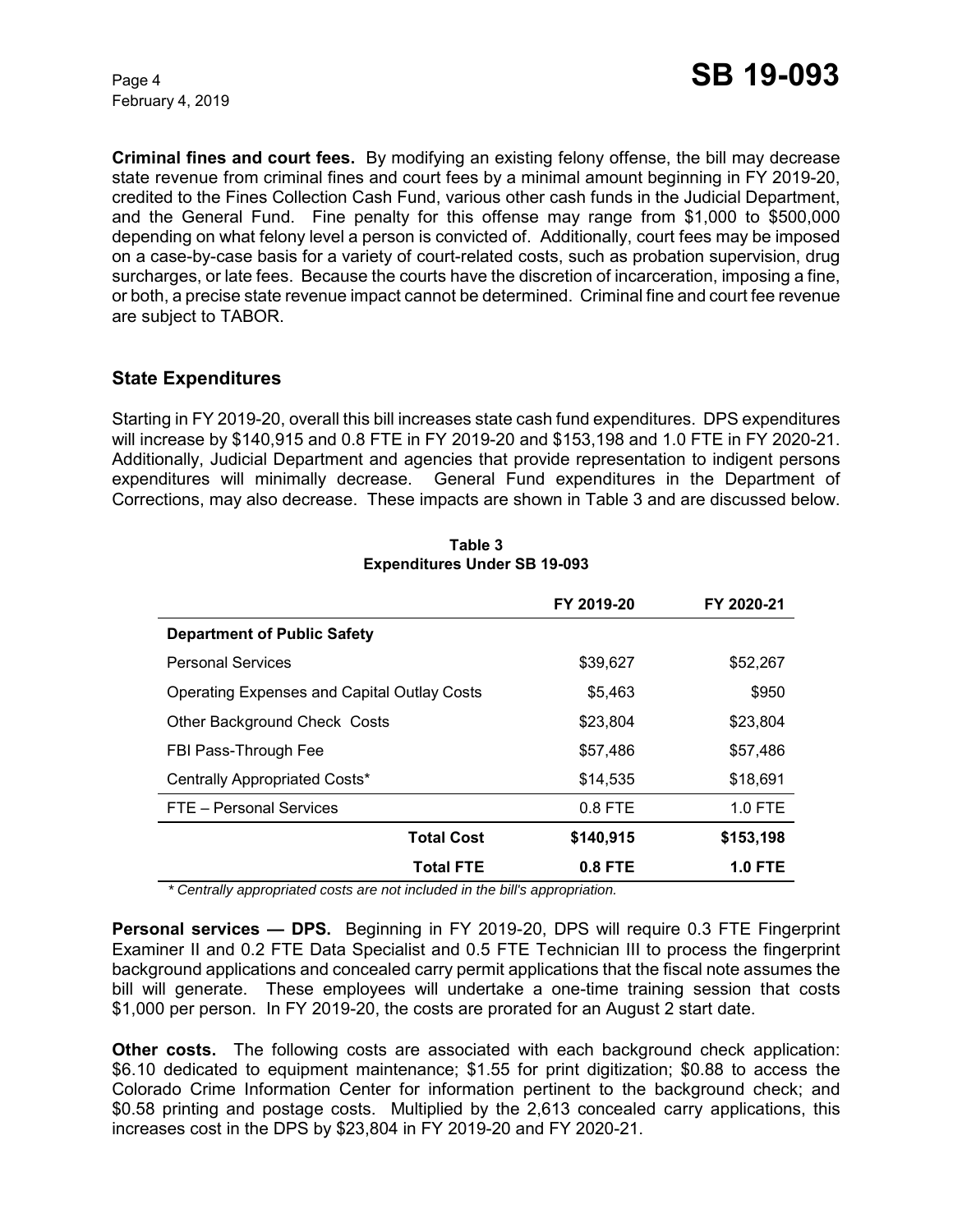**Federal Bureau of Investigation Pass-through — DPS.** The DPS passes \$22.00 of every application fee on to the federal government. Based on the number of applications estimated above, this equates to \$57,486 in FY 2019-20 and FY 2020-21.

**Centrally appropriated costs.** Pursuant to a Joint Budget Committee policy, certain costs associated with this bill are addressed through the annual budget process and centrally appropriated in the Long Bill or supplemental appropriations bills, rather than in this bill. These costs, which include employee insurance and supplemental employee retirement payments, are estimated to be \$14,535 in FY 2019-20 and \$18,691 in FY 2020-21.

**Judicial Department.** This bill will decrease costs and workload for the trial courts in the Judicial Department to process fewer criminal case filings for possession of a weapon. To the extent that the number of offenders sentenced to probation decreases, costs and workload in the Division of Probation will decrease. Costs and workload may also decrease in the agencies that provide representation to indigent persons, including the Office of the State Public Defender and the Office of Alternate Defense Council. Overall, these impacts are assumed to be minimal and a reduction in existing appropriations is not necessary.

**Department of Corrections.** To the extent that this bill decreases the number of persons sentenced to prison for the possession of a weapon by a previous offender, costs will decrease. However, based on the assumption section above, any decrease in expenditures is expected to be minimal.

**TABOR refunds.** The bill is expected to increase state General Fund obligations for TABOR refunds by \$79697, in FY 2019-20. Under current law and the December 2018 Legislative Council Staff forecast, the bill will correspondingly increase the amount refunded to taxpayers via sales tax refunds on income tax returns for tax year 2020. Only \$30.50 of the \$52.50 background check fee revenue is subject to TABOR as the rest is passed through to the federal government. The state is not expected to collect a TABOR surplus in FY 2020-21.

## **Local Government**

Beginning in FY 2019-20, this bill is expected to increase local government revenue and decrease costs and workload as described below. The exact impact to a particular local government will vary as described below.

**Sheriff departments.** The bill increases fee revenue and workload for county sheriffs to process additional concealed carry permit requests. Currently, an individual pays a fee of no more than \$100 to apply for a new concealed carry permit and no more than \$50 to renew a concealed carry permit, not including the background check fee. Revenue from the fee is used to cover any administrative and training costs associated with granting the permit. The amount of the increase will vary by county depending on the increase in applications and the exact fees charged by that county.

**District attorneys.** By reducing the number of cases of possession of a weapon by a previous offender, the bill may decrease costs and workload for district attorneys. District attorney offices are funded by counties, with each county in a judicial district contributing based on its population.